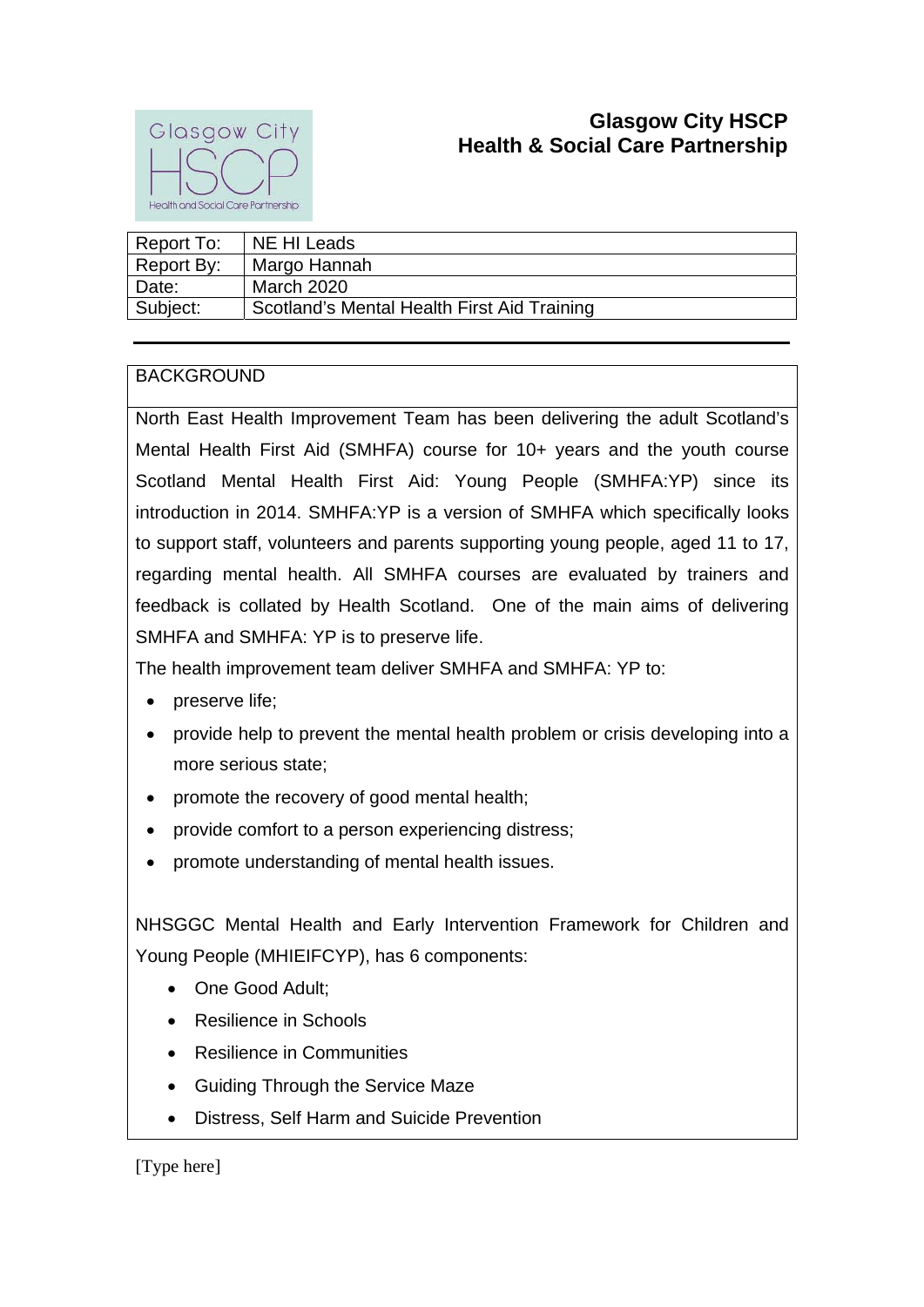# • Peer Help and Social Media

This is supported by the SMHFA: YP Programme. Ensuring the participants understand their vital role as a potential one good adult for children and young people and ensuring that participants are able to appropriately respond to youth distress are key components of SMHFA:YP

The Healthy Minds Resource Pack was developed to support the implementation of the NHSGGC MHIEIFCYP&A. The pack includes information on SMHFA and the 6 components and how they fit into local and national mental health strategies. The resource was launched in Eastbank Conference and Training Centre in Glasgow on Monday 25<sup>th</sup> February 2019.

In the 2019/20 delivery calendar year SMHFA was offered to people who live, work, study or volunteer in North East Glasgow. Attending the course gives an insight into various mental illnesses and equips attendees with the tools, skills and resources needed to give immediate help or to signpost to professional help and self help. One in four people in Scotland will experience mental health problems. Talking about mental health and suicide helps to break down the stigma and barriers and encourages people to seek help when they require it.

COURSE DELIVERY

The information discussed reflects the participants who completed demographic information requested by NHS Health Scotland and information collated by facilitators.

Over the year North East Health Improvement team delivered 12 courses comprising of 2 SMHFA ADULT and 9 SMHFA: YP courses (including 1 for South Sector).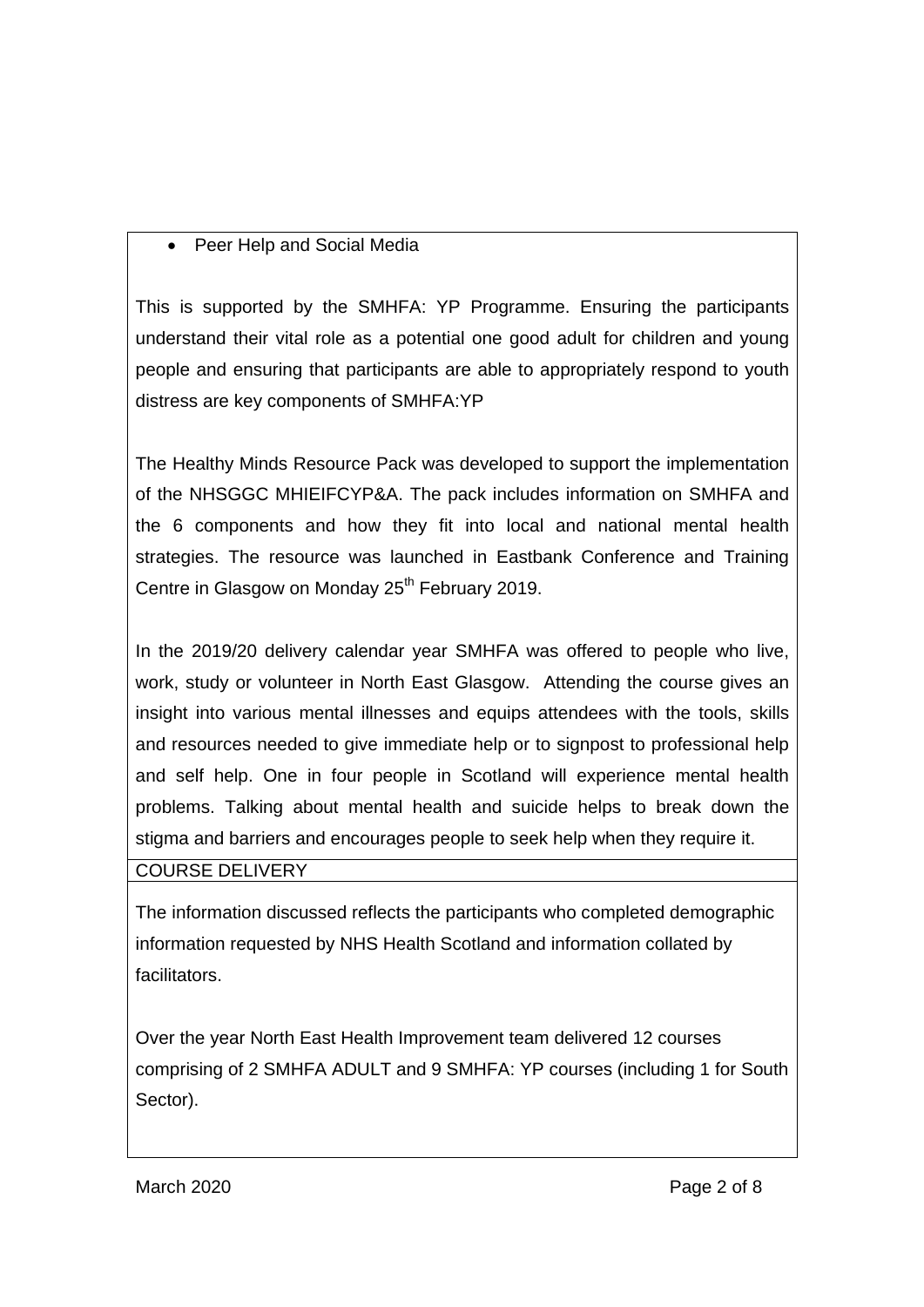Due to circumstances with both North East Health Improvement Team and NHS Health Scotland 3 courses were cancelled.

Course attendees came from Education, Social Work, 3rd Sector Partners, Police Scotland, NHSGGC and Community Members.

The primary venue for training delivery was Eastbank Conference and Training Centre, 22 Academy Street, Shettleston, G323 9AA.

In 2019/20 132 participants attended SMHFA training of which 29 participated in SMHFA: Adult and 103 took part in SMHFA: Young People courses.

The average attendance at the SMHFA: Adult courses was 14 and the average at SMHFA: Young People was 11.

On both courses a 73% majority attending were female and 27% were male. Most of the attendees (87%) identified as White Scottish/British/English/Northern Irish/Irish. Less than 15% identified as having a disability.

Health Improvement will promote the Healthy Minds Resource at all SMHFA and SMHFA: YP courses.<sup>1</sup> The downloadable resource offers session plans and a list of resources required to run any of the sessions on 14 different mental health topics.

-

<sup>&</sup>lt;sup>1</sup> https://www.nhsggc.org.uk/about-us/professional-support-sites/child-youth-mentalhealth/healthy-minds-resource/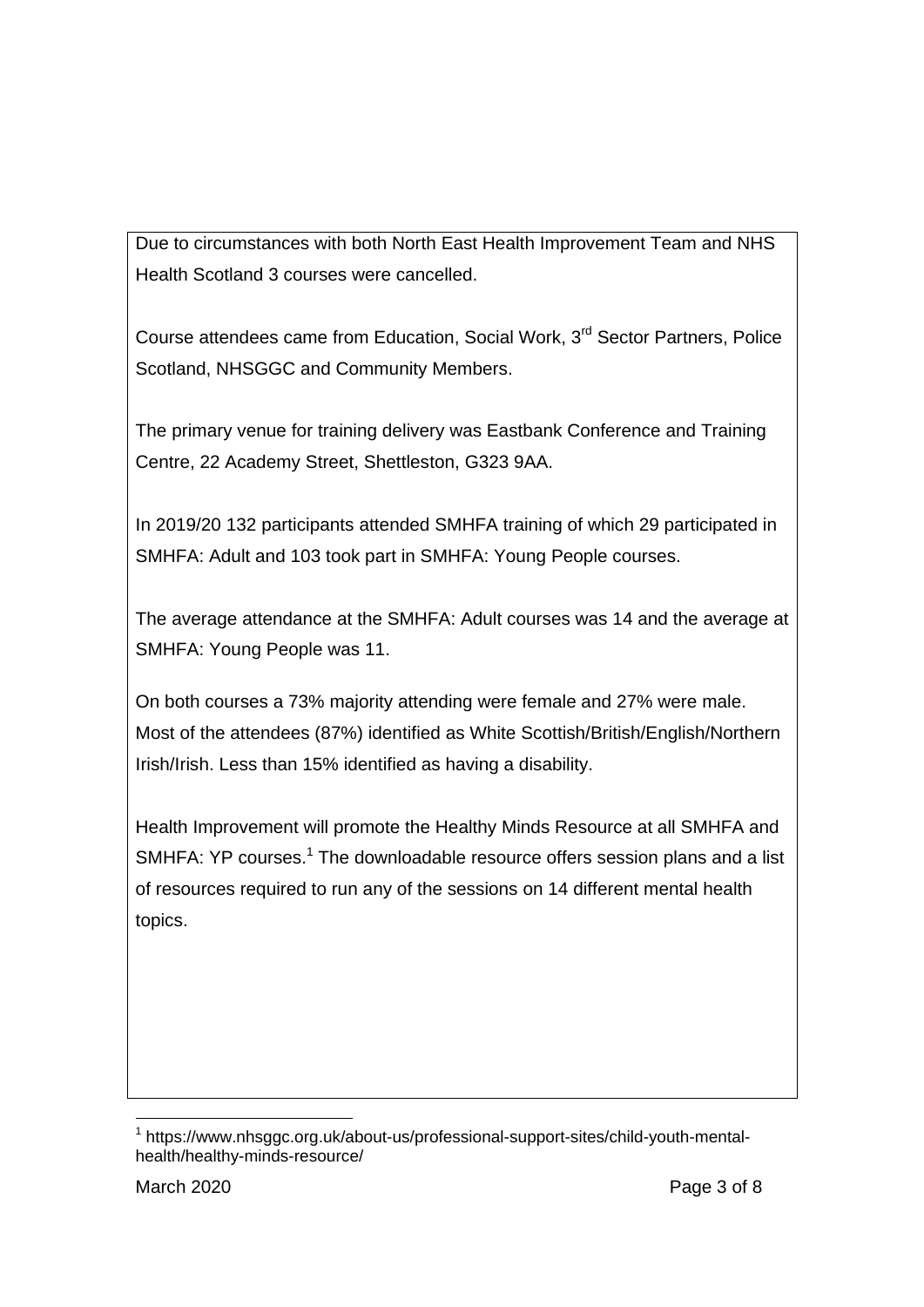## SUMMARY & RECOMMENDATIONS

- 1. Offer 11 courses per year, 3 adult, 8 youth.
- 2. The data shows that there is low uptake from the Black Asian Minority Ethnic (BAME) community. Continue to advertise SMHFA and SMHFA: YP via the North East Health Improvement Training calendar, Facebook and NE Health Improvement newsletter but consider how to improve access for the BAME community.
- 3. Highlight the Healthy Minds resource at delivery of SMHFA and SMHFA: YP courses to increase awareness.
- 4. Continue to request an impact evaluation for each course to inform how the learning has been implemented.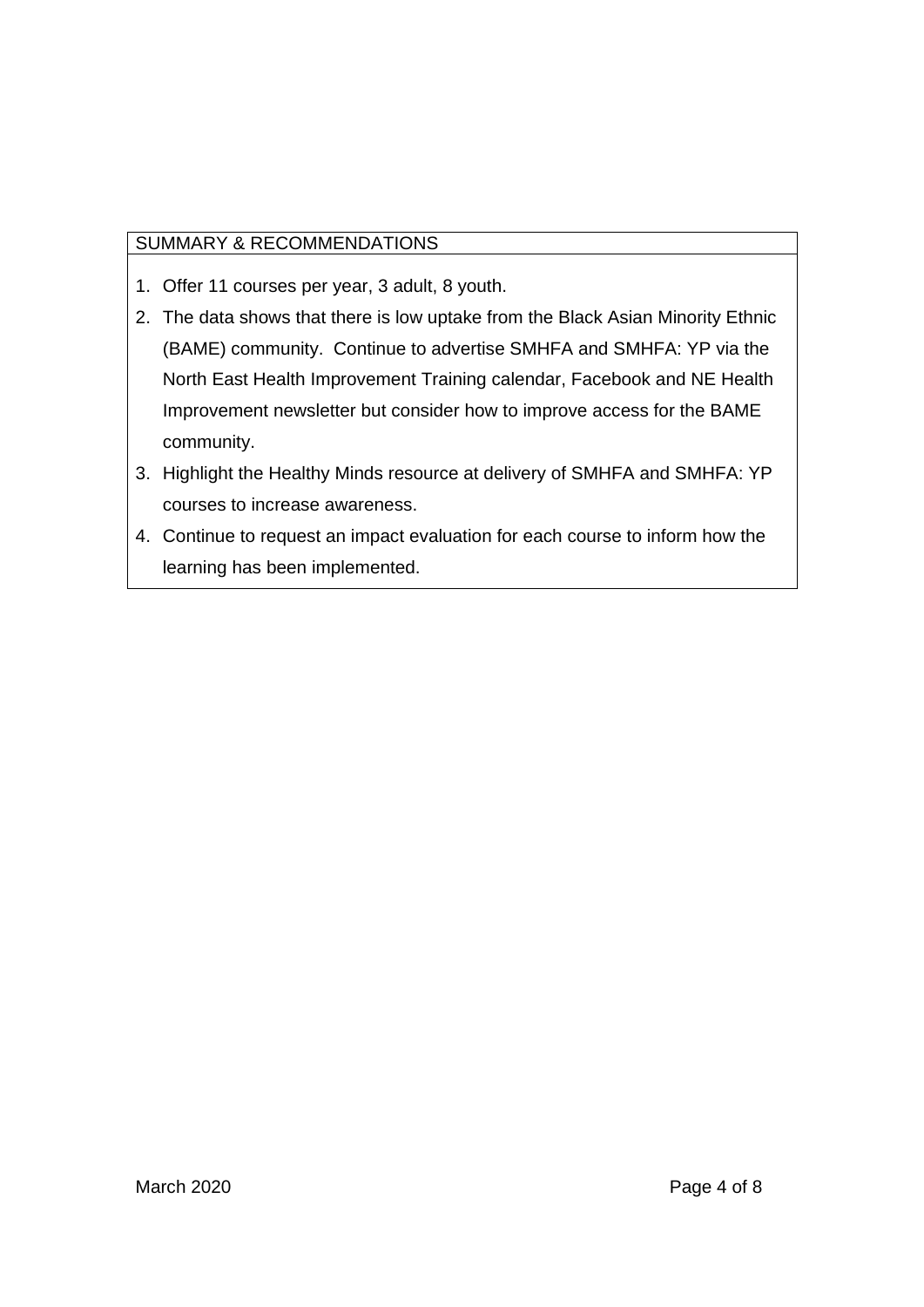# **APPENDIX 1: DATA TABLES2**

| AGE (table 1)     | YP  | Adult |
|-------------------|-----|-------|
|                   | 0   | 0     |
| 16-24             | 19  | 5     |
| 25-34             | 33  | 9     |
| 35-44             | 34  | 8     |
| 45-54             | 14  | 7     |
| 55-64             | 3   | 0     |
| $65+$             | 0   | 0     |
| Prefer not to say |     | 0     |
| <b>TOTAL</b>      | 103 | 29    |

| DISABILITY (table 2) | YΡ  | Adult | Total |
|----------------------|-----|-------|-------|
| <b>YES</b>           | 15  | 5     |       |
| NΟ                   | 81  | 21    |       |
| Prefer not to say    |     |       |       |
| <b>Blank</b>         | 3   | 2     |       |
| Don't Know           | 3   |       |       |
| Total                | 103 | 29    |       |

| <b>ETHNICITY</b>     | YP             | Adult | Total          |
|----------------------|----------------|-------|----------------|
| (table 3)            |                |       |                |
| <b>White</b>         | 90             | 25    | 115            |
| Scottish             |                |       |                |
| <b>White English</b> |                |       |                |
| <b>White British</b> | 4              |       | 4              |
| White NI             |                |       |                |
| White Irish          |                |       |                |
| <b>Other White</b>   | 3              | 1     | 4              |
| Any mixed            |                |       |                |
| Pakistani            | 3              | 1     | 4              |
| Indian               |                |       |                |
| African              |                |       |                |
| Other                |                |       |                |
| ethnicity            |                |       |                |
| Prefer not to        | $\overline{2}$ | 1     | 3              |
| answer               |                |       |                |
| Blank                | 1              | 1     | $\mathfrak{p}$ |
| Total                | 103            | 29    | 132            |

Ethnicity Chart 1



 2 Glasgow City HSCP HI Equalities Database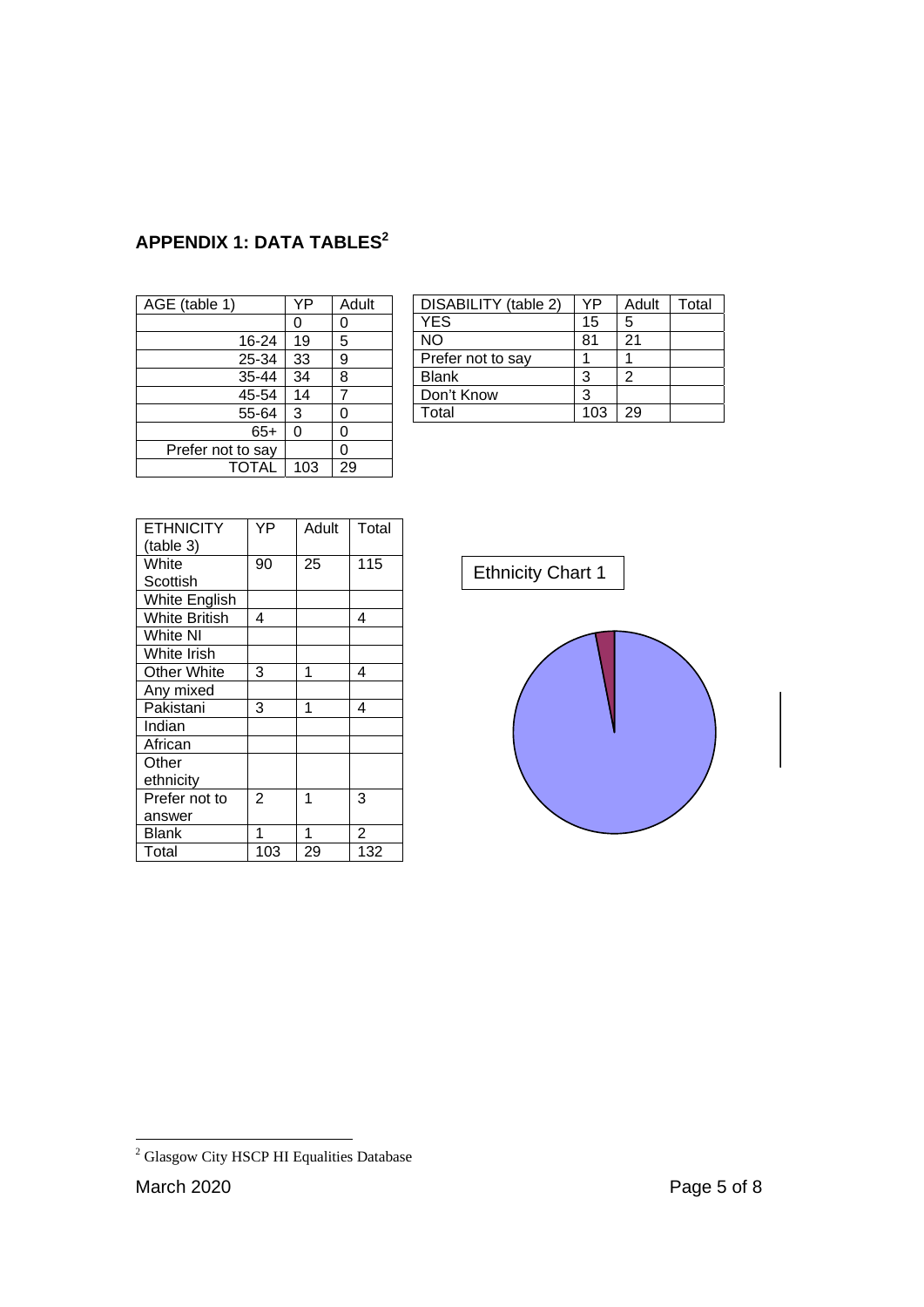### **SMHFA:ADULT PARTICIPANT INFORMATION 2019/20**

| <b>VENUE</b> | <b>ATTENDEES</b>                                                                                                                                      | <b>DATE</b>                                     |    | М |
|--------------|-------------------------------------------------------------------------------------------------------------------------------------------------------|-------------------------------------------------|----|---|
| Eastbank     | North East Recovery Committee, Penumbra,<br>One Parent Families, Easthall Residents<br>Association, A.G.Barr, PEEK, Community                         | $1st$ & $8th$<br>May 2019                       | 12 | 4 |
|              | Volunteers, Flourish House, Salvation Army,<br><b>Royston Youth Action</b>                                                                            |                                                 |    |   |
| Eastbank     | Easthall Residents Association, Penumbra,<br>Circles Advocacy Network, Barnardo's,<br>Gardeen Housing Association, FARE/St<br>Mungo's, HSCP, Ng Homes | $23^{rd}$ & 30 <sup>th</sup><br>October<br>2019 | 13 | 2 |
|              |                                                                                                                                                       |                                                 |    |   |

### **SMHFA: YP PARTICIPANT INFORMATION 2019/20**

| <b>VENUE</b> | <b>ATTENDEES</b>                                                                                                                                                                                                                         | <b>DATE</b>                                                    | F.                      | М              |
|--------------|------------------------------------------------------------------------------------------------------------------------------------------------------------------------------------------------------------------------------------------|----------------------------------------------------------------|-------------------------|----------------|
| Eastbank     | Smithycroft School, Royston Youth Action,<br>NHSGGC, School Librarian, Scottish Sports<br>Futures, Children & YP Counsellor, Easthall<br>Residents Association, Glasgow Kelvin<br>College, Lochend Community High, PEEK,<br>YPeople, GCA | 20 <sup>th</sup> June<br>2019                                  | 11                      | 4              |
| Eastbank     | MCR Pathways, NHSGGC                                                                                                                                                                                                                     | $8Th$ July 2019                                                | 10                      | 4              |
| Eastbank     | MCR Pathways, NHSGGC                                                                                                                                                                                                                     | $2nd$ August<br>2019                                           | 12                      | $\overline{2}$ |
| Eastbank     | Social Work, Easthall Residents<br>Association, Barnardo's, Glasgow City<br>Council, Education, Cordia                                                                                                                                   | 28 <sup>th</sup> August<br>2019                                | 12                      | $\overline{2}$ |
| Eastbank     | YDance, MCR Pathways, Active Schools<br>Coordinator, Smithycroft School, Community<br>Links Practitioner, Parkhead CAB, Salvation<br>Army                                                                                                | 28 <sup>th</sup><br>November<br>2019                           | 6                       | 4              |
| Eastbank     | Education (for CPD Manager)                                                                                                                                                                                                              | $5^{\text{th}}$<br>December<br>2019                            | 11                      | $\overline{2}$ |
| Eastbank     | YoMo, Way to Go Cafe, Connect<br>Community Trust (for MA's)                                                                                                                                                                              | $15^{th}$ , $16^{th}$ , $22^{nd}$<br>& 23rd<br>January<br>2020 | 4                       | $\overline{2}$ |
| Eastbank     | Police Scotland, GAMH, Social Work,<br>FARE, Residents Association, Connect<br>Community Trust, NHSGGC, St Paul's<br>Youth Forum, Workingrite, Education, Urban<br>Fox, FUSE                                                             | 29 <sup>th</sup> January<br>2020                               | 11                      | 3              |
| Eastbank     | Modern Apprentices (Glasgow Life, Sport)                                                                                                                                                                                                 | $26^{th}$ & $27^{th}$<br>February<br>2020                      | $\overline{\mathbf{A}}$ | 6              |
|              |                                                                                                                                                                                                                                          |                                                                |                         |                |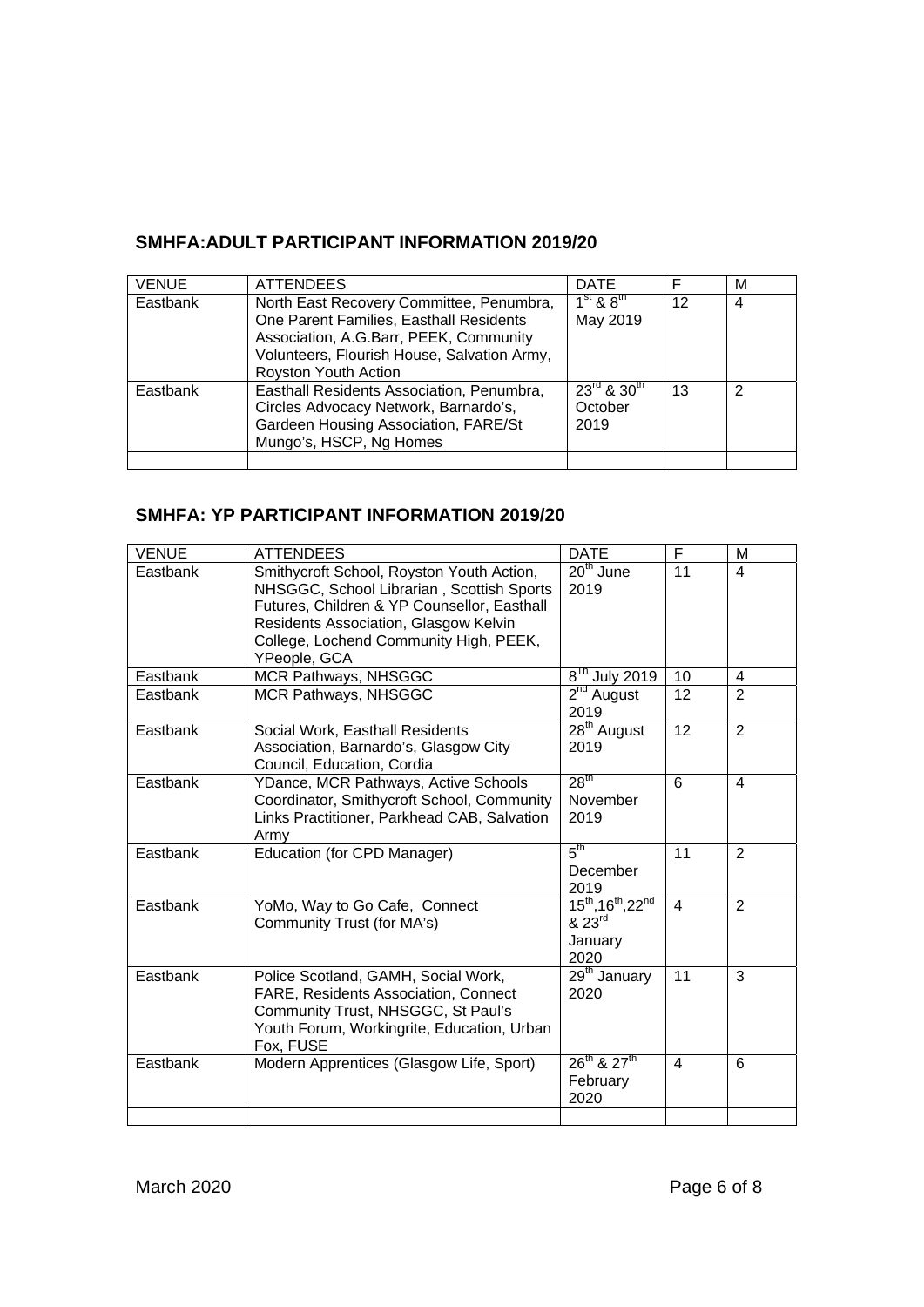### **APPENDIX 2: CHILD & YOUTH MENTAL HEALTH IMPROVEMENT FRAMEWORK**

### **Mental Health Improvement & Early** Intervention for Children and Young People



#### **One Good Adult**

Importance of dependable adult to supporting and protecting mental health of children and young people  $-$  e.g. strengthen parenting, mentoring, guidance, befriending initiatives

**Resilience** Development in **Schools** Whole school approach to mental health and wellbeing - ethos, curriculum, positive behaviour, anti-bullying, pastoral care...

#### **Resilience** Development in **Communities**

Strong network of youth services, voluntary and community organisations, confident and skilled to support and intervene

#### **Guiding Thru the Service Maze**

Children, families & young people have range of support options for early intervention and can be helped to find their way to appropriate help quickly

#### **Responding to Distress**

Frontline staff in many agencies are confident and supported to intervene and help children and young people in situations of distress, including self harm and risk of suicide

#### Peer help & Social **Media**

Those who share their problems enjoy better mental health - build opportunities for young people to provide peer support, and to use social media for wellbeing

#### **Delivering better health** www.nhsggc.org.uk

This strategy is underpinned by tackling poverty, disadvantage & inequalities as well as having GIRFEC core values and principles at the heart of it.